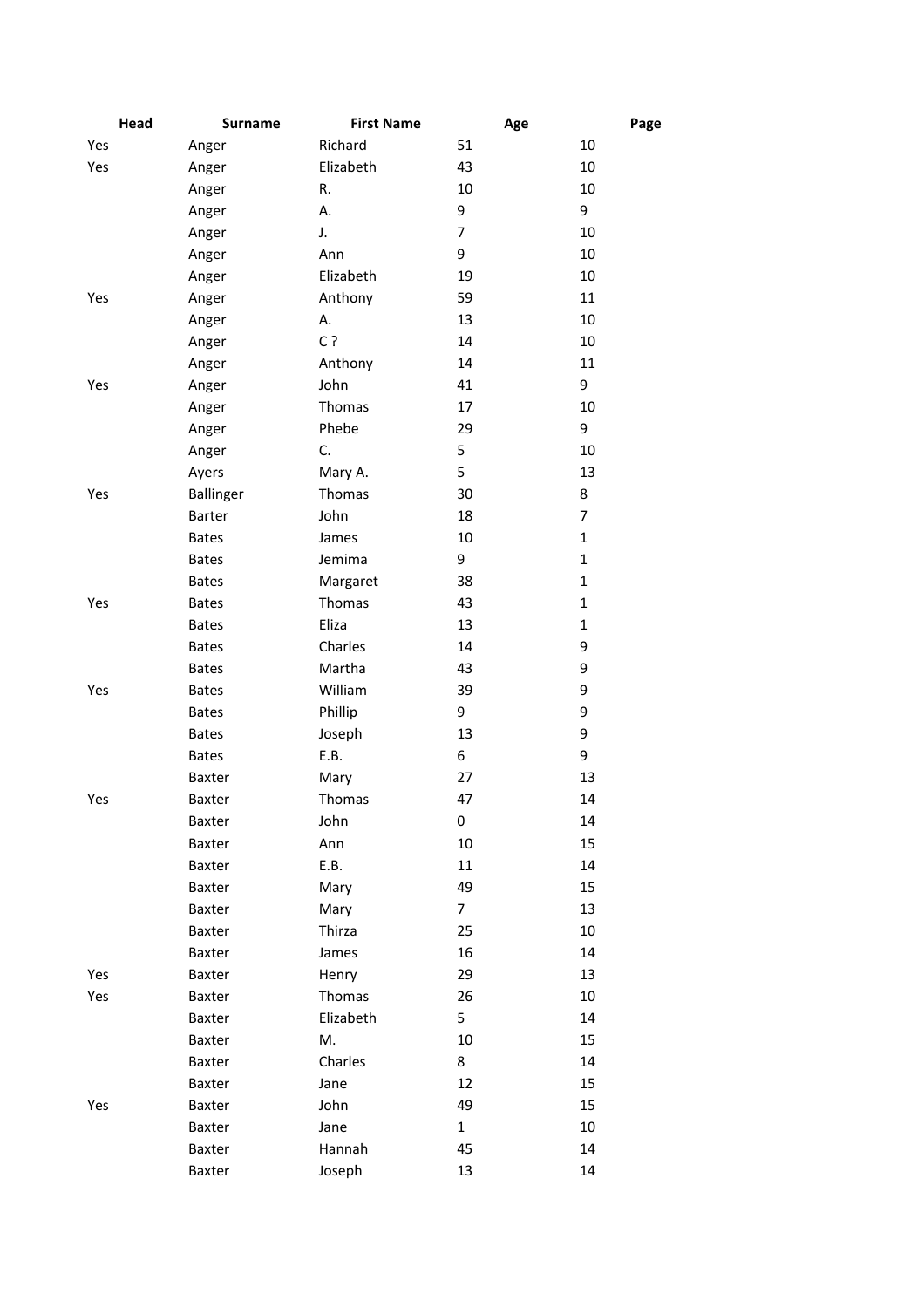| Yes | Bowden        | John        | 59             | 15             |
|-----|---------------|-------------|----------------|----------------|
|     | Bowden        | Ann         | 27             | 15             |
|     | Bowden        | George      | 22             | 15             |
|     | Bowden        | Mary        | 50             | 15             |
|     | Bowden        | Nathan      | 24             | 15             |
|     | <b>Bowles</b> | Sarah       | 62             | 7              |
| Yes | <b>Bowles</b> | William     | 57             | 7              |
|     | Carter        | $S.$ ?      | 55             | 5              |
|     | Carter        | Elizabeth   | 30             | $\mathbf{1}$   |
|     | Carter        | Richard     | 12             | 5              |
|     | Carter        | Elizabeth   | 12             | 3              |
|     | Carter        | Richard     | 0              | $\mathbf{1}$   |
|     | Carter        | John        | 3              | 1              |
|     | Carter        | Thomas      | 17             | 3              |
|     | Carter        | Richard     | 21             | 3              |
| Yes | Carter        | Thomas      | 61             | 5              |
| Yes | Carter        | Robert      | 62             | 3              |
|     | Carter        | Thomas      | 23             | 3              |
|     | Carter        | Mary        | 43             | $\overline{2}$ |
|     | Carter        | Elizabeth   | 43             | 3              |
|     | Carter        | Christopher | 4              | $\mathbf{1}$   |
| Yes | Carter        | William     | 30             | 1              |
| Yes | Carter        | John        | 41             | 3              |
|     | Carter        | Hannah      | 9              | 3              |
| Yes | Carter        | William     | 39             | $\overline{2}$ |
|     | Carter        | Richard     | 14             | $\overline{2}$ |
|     | Carter        | John        | 17             | 5              |
|     | Carter        | Ann         | $\overline{7}$ | $\overline{2}$ |
| Yes | Chandler      | Thomas      | 81             | 13             |
|     | Chandler      | William     | 17             | 13             |
| Yes | Chandler      | Mary        | 54             | 15             |
|     | Chandler      | Mary A.     | 34             | 13             |
|     | Chandler      | Elizabeth   | 50             | 13             |
|     | Chandler      | Thomas      | 10             | 13             |
| Yes | Chandler      | William     | 29             | 13             |
|     | Chandler      | Ann         | 27             | 13             |
|     | Culley        | William     | 53             | 13             |
|     | Davis         | Mary        | 88             | 12             |
|     | Davis         | Mary        | 39             | 10             |
|     | East          | Frances     | 8              | 3              |
| Yes | East          | Robert      | 59             | 3              |
|     | East          | Charlotte   | 3              | 3              |
|     | East          | William     | 8              | 3              |
|     | East          | Martha      | $\mathbf{1}$   | 3              |
|     | East          | Martha      | 40             | 3              |
|     | East          | Charles     | 6              | 3              |
|     | East          | David       | 10             | 3              |
|     | Fowler        | Mary        | $\mathbf{1}$   | 12             |
| Yes | Fowler        | William     | 23             | 12             |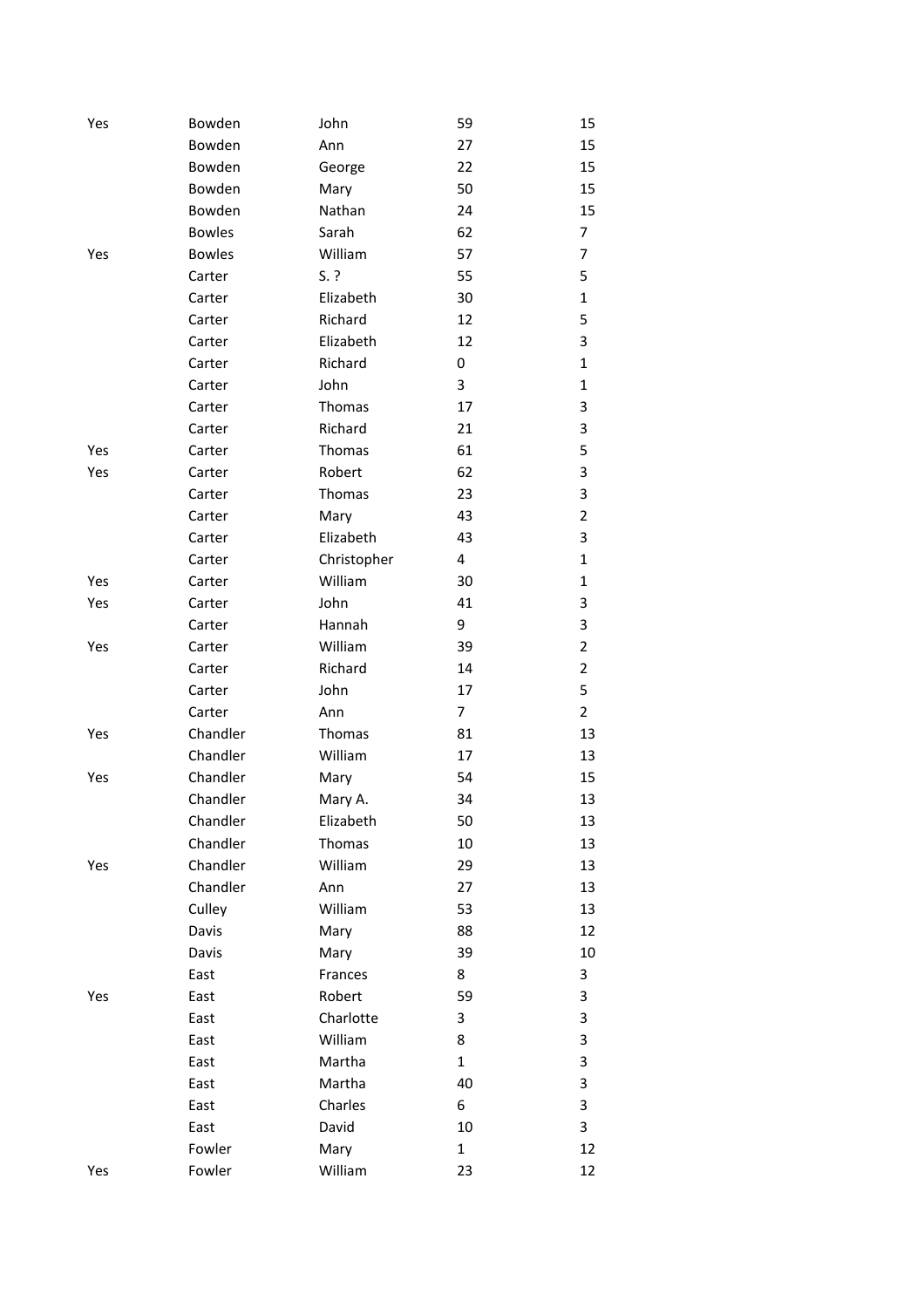|     | Fowler    | Maria      | 24             | 12             |
|-----|-----------|------------|----------------|----------------|
|     | Frampton  | Francis    | 18             | 7              |
|     | Frampton  | Randolph   | 12             | 7              |
|     | Frampton  | Frances    | 20             | 7              |
| Yes | Frampton  | Susanna    | 57             | 7              |
|     | Frampton  | William    | 26             | 7              |
|     | Frampton  | Fredrick   | 25             | 7              |
|     | Fulcher   | George K.  | $\overline{7}$ | 8              |
|     | Fulcher   | William C. | 11             | 8              |
|     | Gerring   | W.         | 13             | 14             |
| Yes | Gerring   | William    | 59             | 14             |
|     | Gerring   | Elizabeth  | 19             | $\overline{2}$ |
|     | Gerring   | Elizabeth  | 64             | $\overline{2}$ |
|     | Gerring   | Sarah      | 50             | 14             |
| Yes | Gerring   | Benjamin   | 24             | $\overline{2}$ |
|     | Gerring   | J.         | 19             | 14             |
|     | Gerring   | K?         | 9              | 14             |
|     | Gerring   | Mary A.    | 11             | 14             |
|     | Hammond   | Η.         | 19             | 11             |
|     | Hammond   | А.         | 9              | 11             |
| Yes | Hammond   | Jane       | 39             | 11             |
|     | Hammond   | C.         | 6              | 11             |
|     | Harris    | John       | 34             | 4              |
|     | Havens    | Harriet    | 22             | 13             |
| Yes | Havens    | William    | 22             | 13             |
|     | Hayward   | Rachel     | 28             | $\mathbf{1}$   |
|     | Hazell    | Sarah      | 30             | 3              |
| Yes | Hazell    | William    | 30             | 3              |
|     | Holyoak   | Elizabeth  | 54             | 15             |
| Yes | Holyoak   | John       | 55             | 15             |
|     | Holyoak   | Susanna    | 19             | 15             |
|     | Jenner    | May        | 20             | 7              |
|     | Kent      | Charles    | 30             | 1              |
|     | Knapp     | Hannah     | 62             | 8              |
|     | Knapp     | Ann        | 28             | 4              |
| Yes | Knapp     | John       | 63             | 8              |
|     | Knapp     | Martha     | $\overline{2}$ | 4              |
|     | Knapp     | George     | 18             | 8              |
| Yes | Knapp     | Thomas     | 22             | 4              |
|     | Lay       | C.         | 11             | 12             |
| Yes | Lay       | William    | 44             | 12             |
|     | Lay       | L.         | 6              | 12             |
|     | Lay       | C.         | 8              | 12             |
|     | Lay       | William    | 13             | 12             |
|     | Lay       | Elizabeth  | 43             | 12             |
| Yes | Lister    | Thomas     | 53             | 2              |
|     | Looker    | Elizabeth  | 20             | 7              |
|     | Macdonald | Mary       | 17             | $\mathbf{1}$   |
|     | Manning   | Joseph     | 0              | 5              |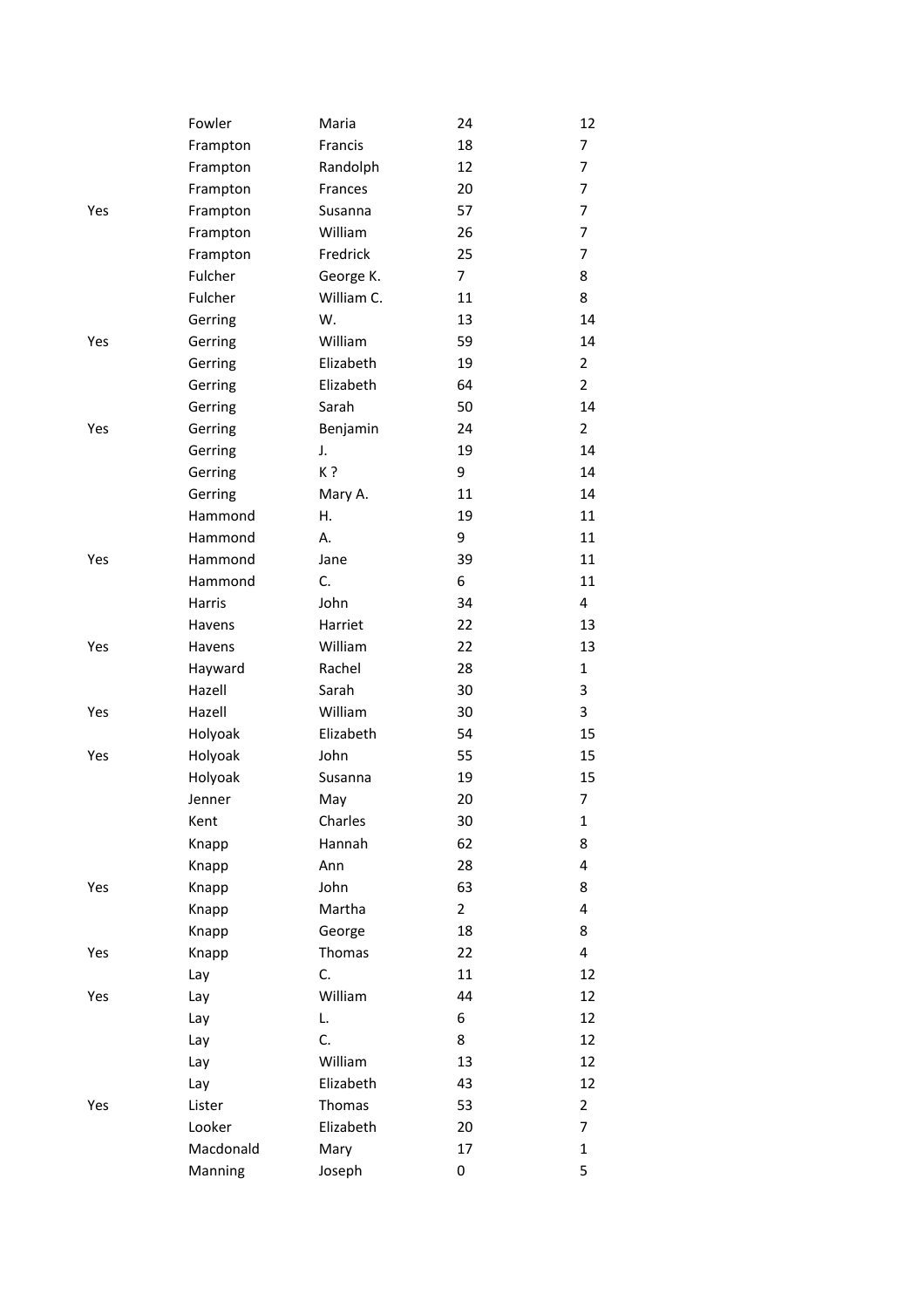|     | Manning   | John                 | 3              | 5              |
|-----|-----------|----------------------|----------------|----------------|
| Yes | Manning   | John                 | 36             | 5              |
|     | Manning   | Mary                 | 38             | 5              |
|     | Manning   | Christiana           | 8              | 5              |
|     | Masse     | John                 | 4              | 4              |
|     | Masse     | $E.$ ?               | $\overline{2}$ | 4              |
|     | Masse     | M. ?                 | 0              | 4              |
|     | Masse     | C?                   | 9              | 4              |
| Yes | Masse     | Thomas               | 35             | 4              |
|     | Masse     | Elizabeth            | 34             | 4              |
|     | Masse     | William              | 11             | 4              |
|     | Messenger | William              | 10             | $\mathbf{1}$   |
|     | Milhouse  | Sarah                | 64             | 14             |
|     | Monk      | Edwin                | $\overline{7}$ | 11             |
|     | Monk      | Ann                  | 58             | 11             |
| Yes | Monk      | William              | 52             | 11             |
|     | Monk      | William              | 15             | 11             |
|     | Morse     | Martha               | $\overline{2}$ | 14             |
|     | Morse     | G.                   | 0              | 14             |
| Yes | Morse     | William              | 35             | 14             |
|     | Morse     | Jane                 | 26             | 14             |
|     | Nickold   | Martha               | 67             | 12             |
| Yes | Nickold   | James                | 60             | 12             |
| Yes | Page      | Henry                | 35             | 9              |
|     | Page      | Mary                 | 5              | 9              |
|     | Page      | E.P.                 | 13             | 9              |
|     | Page      | Emma                 | 11             | 9              |
|     | Page      | Charles              | $\overline{2}$ | 9              |
|     | Page      | Jane                 | 8              | 9              |
|     | Page      | Elizabeth            | 35             | 9              |
|     | Partridge | <b>Alfred Hevers</b> | 15             | 6              |
|     | Partridge | Ann                  | 12             | 6              |
| Yes | Partridge | James                | 34             | 6              |
|     | Partridge | Mary                 | 36             | 6              |
| Yes | Pocock    | John                 | 68             | $\mathbf{1}$   |
|     | Pocock    | George               | $\mathbf{1}$   | $\overline{2}$ |
|     | Pocock    | David                | 6              | 4              |
|     | Pocock    | Harriet              | 42             | 2              |
|     | Pocock    | Ann                  | 66             | $\mathbf{1}$   |
|     | Pocock    | John                 | 18             | 1              |
| Yes | Pocock    | Henry                | 50             | $\overline{2}$ |
|     | Read      | Hannah               | 13             | 11             |
|     | Read      | William              | $\overline{2}$ | 12             |
|     | Read      | Martha               | 5              | 12             |
|     | Read      | Sarah                | 22             | 6              |
|     | Read      | George               | 11             | 11             |
|     | Read      | George               | 3              | 6              |
|     | Read      | James                | $\mathbf{1}$   | 12             |
|     | Read      | Richard              | 11             | 6              |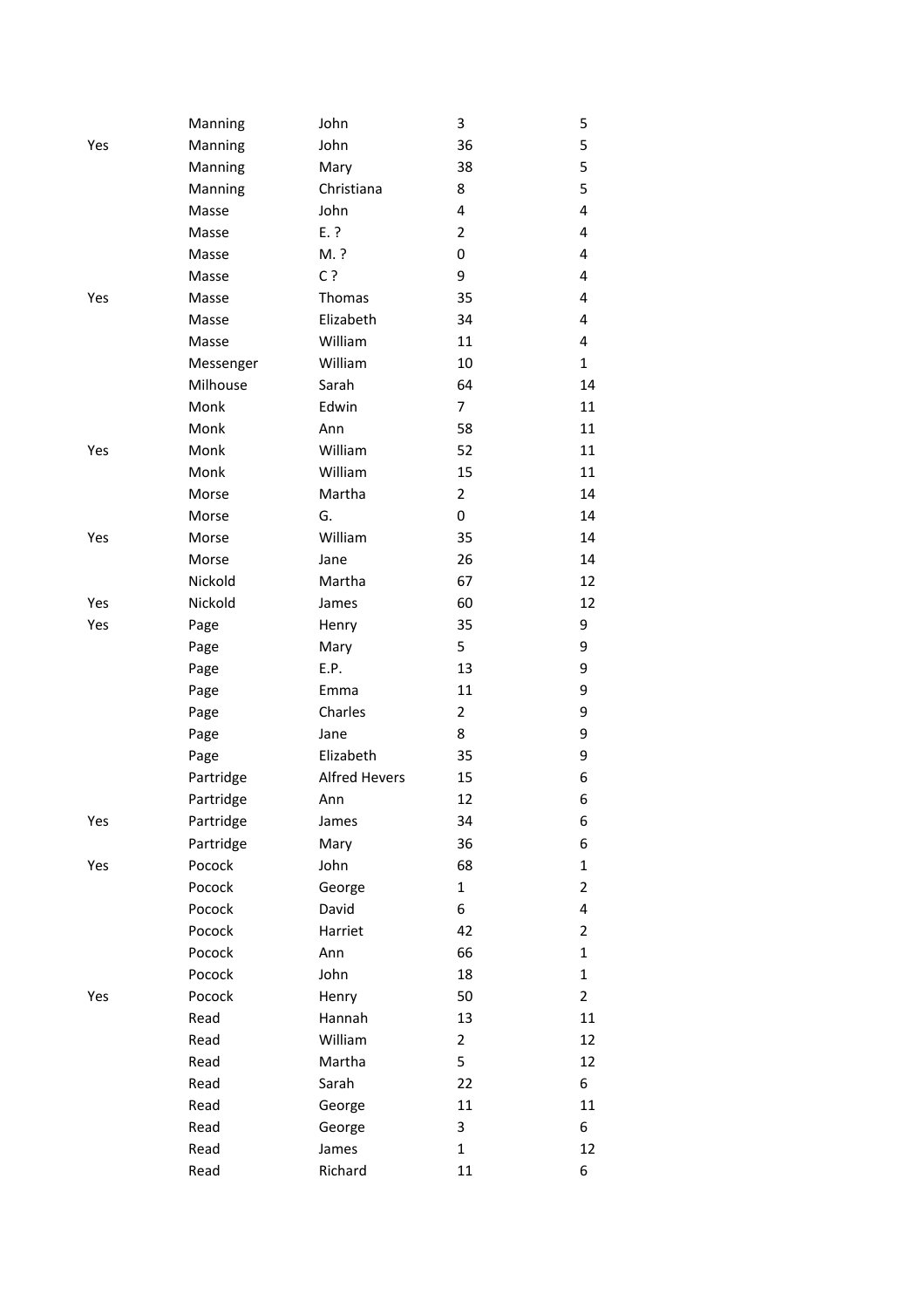|     | Read     | Sarah     | 17             | 11             |
|-----|----------|-----------|----------------|----------------|
|     | Read     | Thomas    | 20             | $\overline{7}$ |
|     | Read     | Elizabeth | $\overline{7}$ | 12             |
|     | Read     | Elizabeth | 49             | 11             |
|     | Read     | A.R.      | 14             | 6              |
|     | Read     | John      | 12             | 6              |
|     | Read     | Mary      | 15             | 11             |
|     | Read     | Mary      | 43             | 6              |
|     | Read     | Thomas    | 19             | 6              |
|     | Read     | Carl      | 6              | 6              |
|     | Read     | Mary      | 0              | 6              |
|     | Read     | Louisa    | 21             | 12             |
|     | Read     | William   | 16             | 6              |
| Yes | Read     | James     | 46             | 11             |
| Yes | Read     | John      | 44             | 6              |
|     | Rickards | Mary      | 34             | $\mathbf{1}$   |
| Yes | Rickards | Richard   | 52             | 1              |
|     | Selwood  | Elizabeth | 20             | 7              |
|     | Simmond  | Mary      | 52             | 5              |
|     | Simmond  | Charlotte | 15             | 5              |
|     | Simmond  | Thomas    | 12             | 5              |
| Yes | Simmond  | John      | 50             | 5              |
| Yes | Simmonds | William   | 25             | 9              |
| Yes | Simmonds | Thomas    | 81             | 14             |
|     | Simmonds | Sarah     | 22             | 9              |
|     | Simmonds | James     | 3              | 9              |
| Yes | Simmonds | John      | 23             | 3              |
|     | Simmonds | Meldreth? | 21             | 3              |
|     | Sly      | Martha    | 18             | $\overline{2}$ |
| Yes | Sly      | Robert    | 78             | 10             |
| Yes | Sly      | Richard   | 76             | 2              |
|     | Sly      | Mary A.   | 19             | $\overline{2}$ |
|     | Sly      | Jane      | 74             | 10             |
|     | Sly      | Margaret  | 42             | $\overline{2}$ |
|     | Sly      | Valerie   | 60             | $\overline{2}$ |
|     | Stevens  | Emma      | 7              | $\overline{7}$ |
|     | Stevens  | Fanny     | 24             | 11             |
| Yes | Stevens  | James     | 31             | 7              |
|     | Stevens  | C.        | 3              | 11             |
|     | Stevens  | Ann       | 6              | 7              |
|     | Stevens  | Richard   | 71             | 10             |
|     | Stevens  | Sophia    | 36             | 6              |
|     | Stevens  | Thomas    | 0              | 7              |
|     | Stevens  | Elizabeth | 27             | 7              |
| Yes | Stevens  | John      | 38             | 11             |
|     | Stevens  | Thomas    | 22             | 4              |
|     | Stevens  | Jacob     | 15             | 13             |
| Yes | Stevens  | Richard   | 32             | 6              |
|     | Stevens  | William   | 66             | 13             |